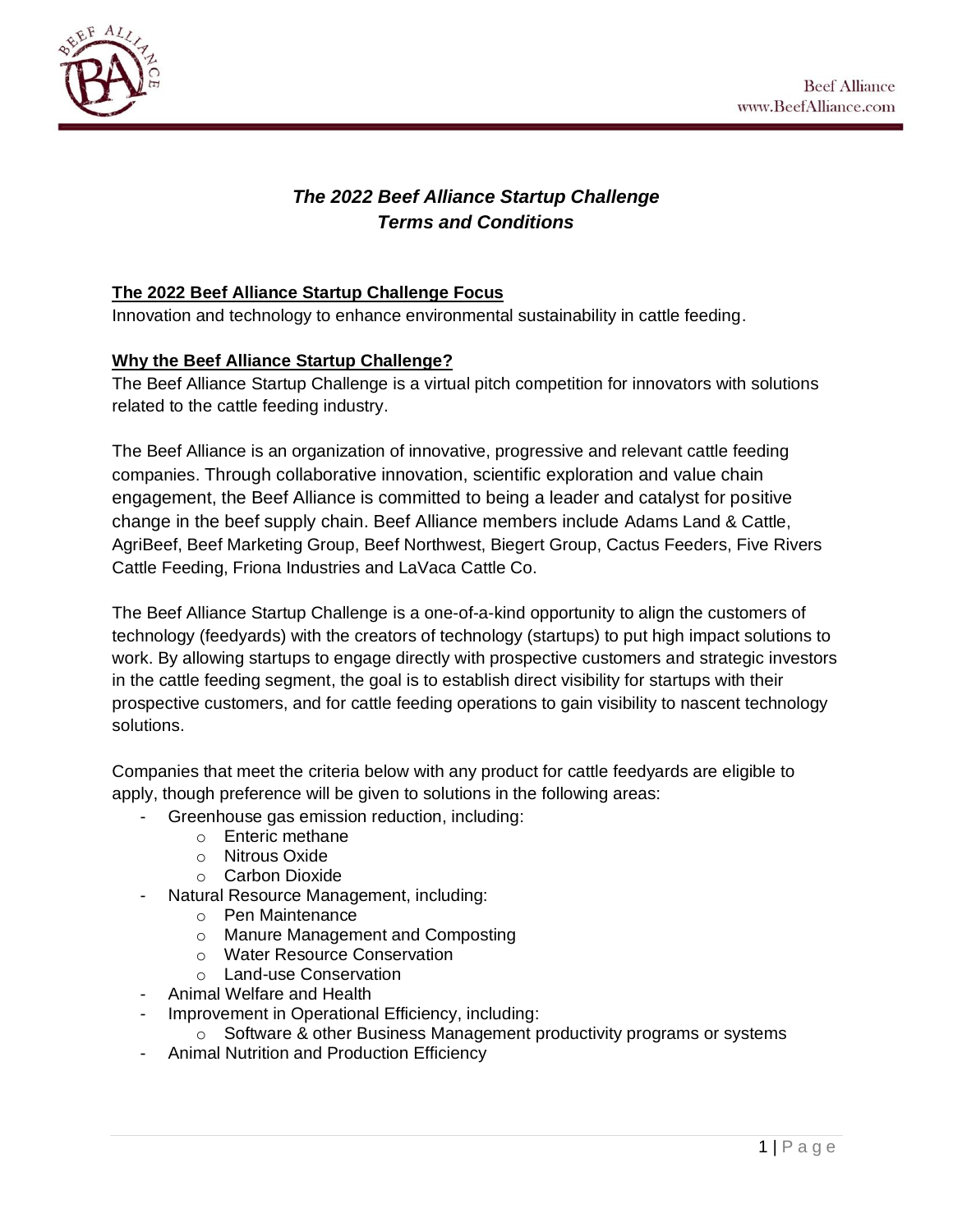## **Terms**

Please read these terms/rules carefully before submitting an application. By submitting an application, the entrant agrees to be bound by these terms/rules of the Startup Challenge and represent that the entrant satisfies all of the eligibility requirements below.

- 1. Eligibility:
	- a. Entrants must be the majority owners of the company, and entrant team lead must be at least 21 years of age.
	- b. Entrants may apply from around the world, but the winner of the Startup Challenge must have a registered business in the United States before funds will be released.
	- c. Entrants must be for profit. Non-profit businesses are not eligible.
	- d. Eligible companies can be at any development stage from pre-revenue to in market. If in market, companies may generate up to \$5 million recurring revenue.
	- e. Entrants must have a novel solution with a clear value proposition to address cattle feeding challenges.
	- f. Entrants must disclose if they are related to an employee of a Beef Alliance member company.
- 2. Requirements of Entrants:
	- a. If selected as a finalist, the entrant must be available to present the company in a 10-minute pitch and 10-minute question and answer session at the virtual pitch event to be held the last week of September 2022.
	- b. Participate in interviews and communications and promotional materials before and after the Startup Challenge and promote the Startup Challenge through social media platforms.
	- c. The winner will agree to submit up to three written reports to the Beef Alliance highlighting progress on the pilot and other further development of the solution.

### **How to Enter:**

To apply for the 2022 Beef Alliance Startup Challenge, please complete the application found here, [https://beefalliance.com/startupchallenge/,](https://beefalliance.com/startupchallenge/) by August 17, 2022.

### **Awards:**

- All finalists will present to Beef Alliance members, creating the opportunity to establish new relationships to gather feedback, generate new customers, or attract strategic investment.
- The selection committee, composed of representatives from Beef Alliance member companies, will select one winner.
	- The winner will be awarded a \$50,000 cash prize.
	- The winner will be given the opportunity to complete a pilot with a Beef Alliance member feedyard. The scope of the pilot will be defined together by the Beef Alliance and the winner based on the type of technology and development stage of the product. Results of the pilot project will be shared with Beef Alliance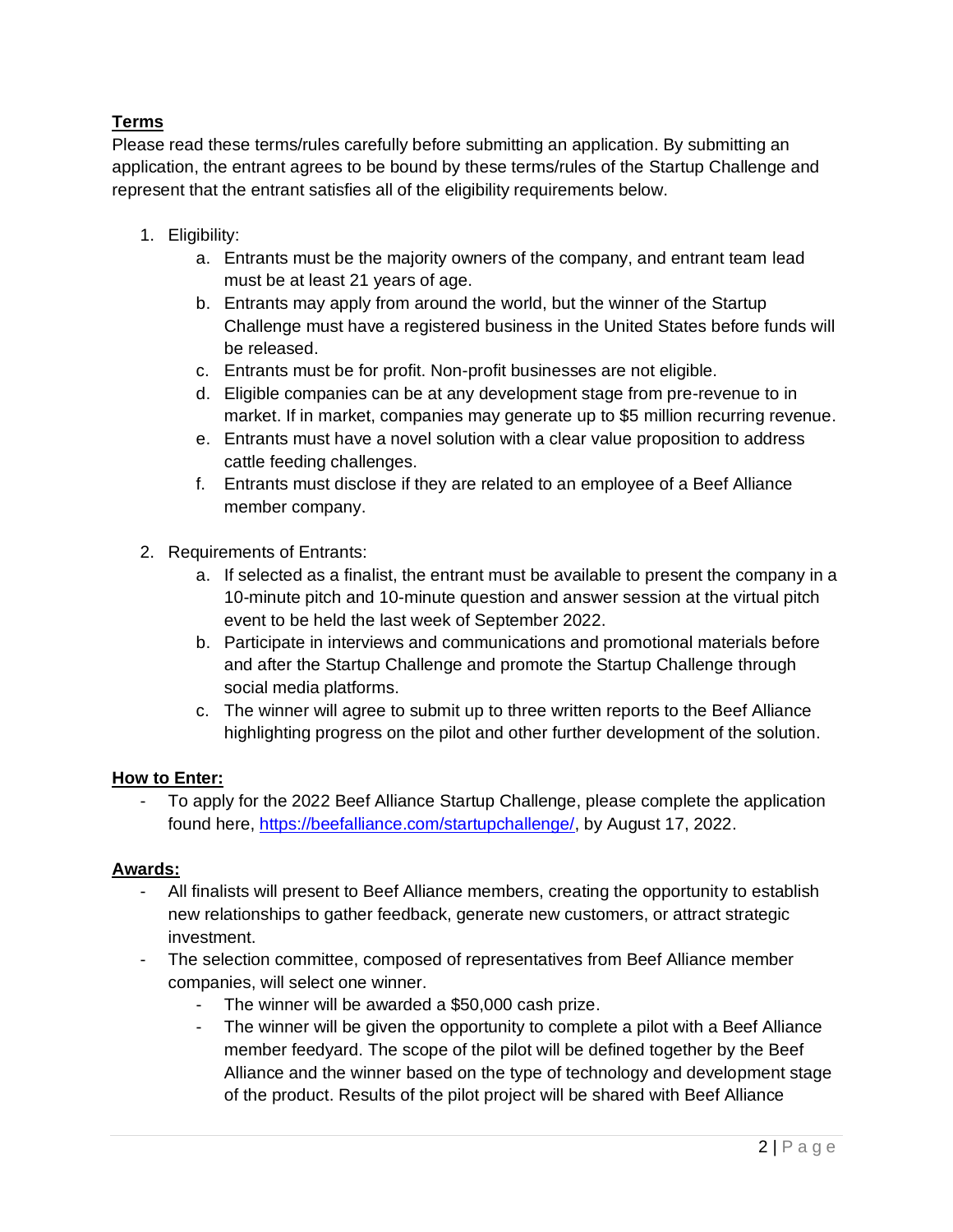membership. Beef Alliance members will have 30 days exclusive access to pilot results after which the startup may use pilot results in marketing materials and commercial efforts.

- All award money is taxable and payment of the applicable taxes is the sole responsibility of the winner. An IRS form 1099 will be issued.
- Details will follow for a virtual event for the winner to share results from the pilot and subsequent progress with relevant stakeholders potentially including additional Beef Alliance members, venture investors, and/or strategic investors.
- Winning the Beef Alliance Startup Challenge and/or partnering with the Beef Alliance to complete a pilot project, shall not be considered an official endorsement of the company and/or the technology.

## **Selection Process:**

- A committee of business and technical experts from Beef Alliance member companies will review all applications to select finalists to present in the virtual event.
- Committee members will seek confirmation for all claims made by applicants about product results and/or traction. Applicants should provide evidence in the application where possible to support any claims made about product results and/or traction.
- A panel of judges consisting of Beef Alliance members will select a winner from the finalists which will be announced following the virtual event.
- Selection criteria will include:
	- Compelling innovation addressing a critical problem
	- Strong value proposition for the feedyard

### **Timeline:**

- June 17, 2022 Applications Open
- August 17, 2022 Applications Close
- September 1, 2022 Finalists Announced
- September 28, 2022 Host the Pitch Competition
- First week of October 2022 Announce the winner
- Fall 2022 The Beef Alliance will host a roundtable, networking event with the top 10 finalists, investors and other partners in the beef industry.

### **Potential Strategic Investment**

The Beef Alliance is committed to being a catalyst for innovation in the cattle feeding segment. As part of the Beef Alliance Startup Challenge, though not guaranteed, there may be the opportunity for investment from Beef Alliance member companies.

### **Use of Materials/Privacy**

The Entrant acknowledges and agrees that the following materials submitted by the Entrant may be used in the promotion of (event name) and may be displayed on public websites and social media pages:

- Entrant name (company name)
- Primary location of business (city & state)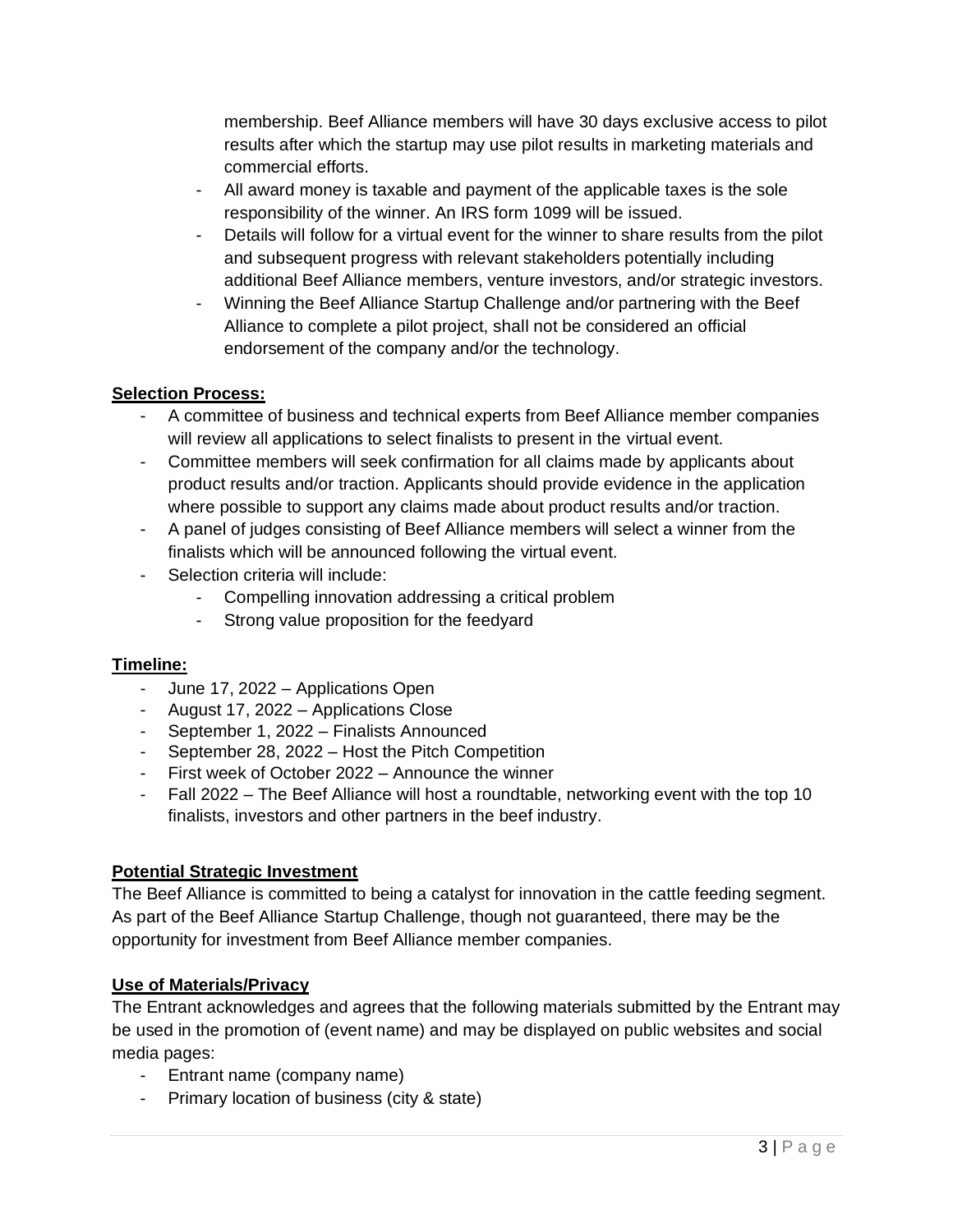- Company Description
- Pictures submitted with the application

The following materials submitted by the Entrant will be *confidential*. It will be used by the Beef Alliance in management of Startup Challenge and by the judges for scoring purposes:

- Eligibility Requirements
- Business Case

#### **Intellectual Property**

The Beef Alliance will take reasonable measures to protect the confidentiality of the information stated above to be confidential from use or disclosure other than to administer the Beef Alliance Startup Challenge or as required by law for a period of five (5) years after the public announcement of the winners of the 2022 Challenge or until such information is no longer confidential through no fault of the Beef Alliance (whichever is sooner), including requiring that the Beef Alliance Startup Challenge judges sign confidentiality agreements on materially the same terms. Copies of these confidentiality agreements are available from the Beef Alliance upon request. The Beef Alliance cannot and does not take any further responsibility to protect the intellectual or other rights of the Entrant/Company.

The protection of any intellectual property rights is the sole responsibility of each Entrant/Company and the Beef Alliance, its members, or anyone involved in the Beef Alliance Startup Challenge will have no obligation except those expressly stated in this document. Entrants/Companies are urged to mark as CONFIDENTIAL any portion of their entry which they consider to be confidential. Entrants/Companies understand that the patent laws of the United States and foreign counties may exclude from patent protection otherwise patentable concepts because of certain actions, including failure to timely file a patent application before or within a certain time after public disclosure.

Prior to engaging in any other relationship between an Entrant/Company and either the Beef Alliance or one of its members, the applicable parties may enter into a separate agreement, the terms of which may address protections, ownership, and licensing of intellectual property rights.

#### **Limitations & Release of Liability**

In consideration of the time, expertise, and other resources provided by the Beef Alliance, its members, and each of their respective judges, directors, officers, employees, and consultants (the "Sponsor Parties"), the Entrant/Company, to the full extent permitted by law, hereby voluntarily releases Sponsor Parties from any and all claims, actions, damages, costs, or liabilities of any kind relating to or arising out of Entrant's/Company's application for and/or participation in the Beef Alliance Startup Challenge. By accepting a prize, the winner agrees to release the Sponsor Parties from any and all liability, loss, or damages arising from or in connection with the awarding, advertising, receipt, and/or use or misuse of prize or participation in any prize-related activities.